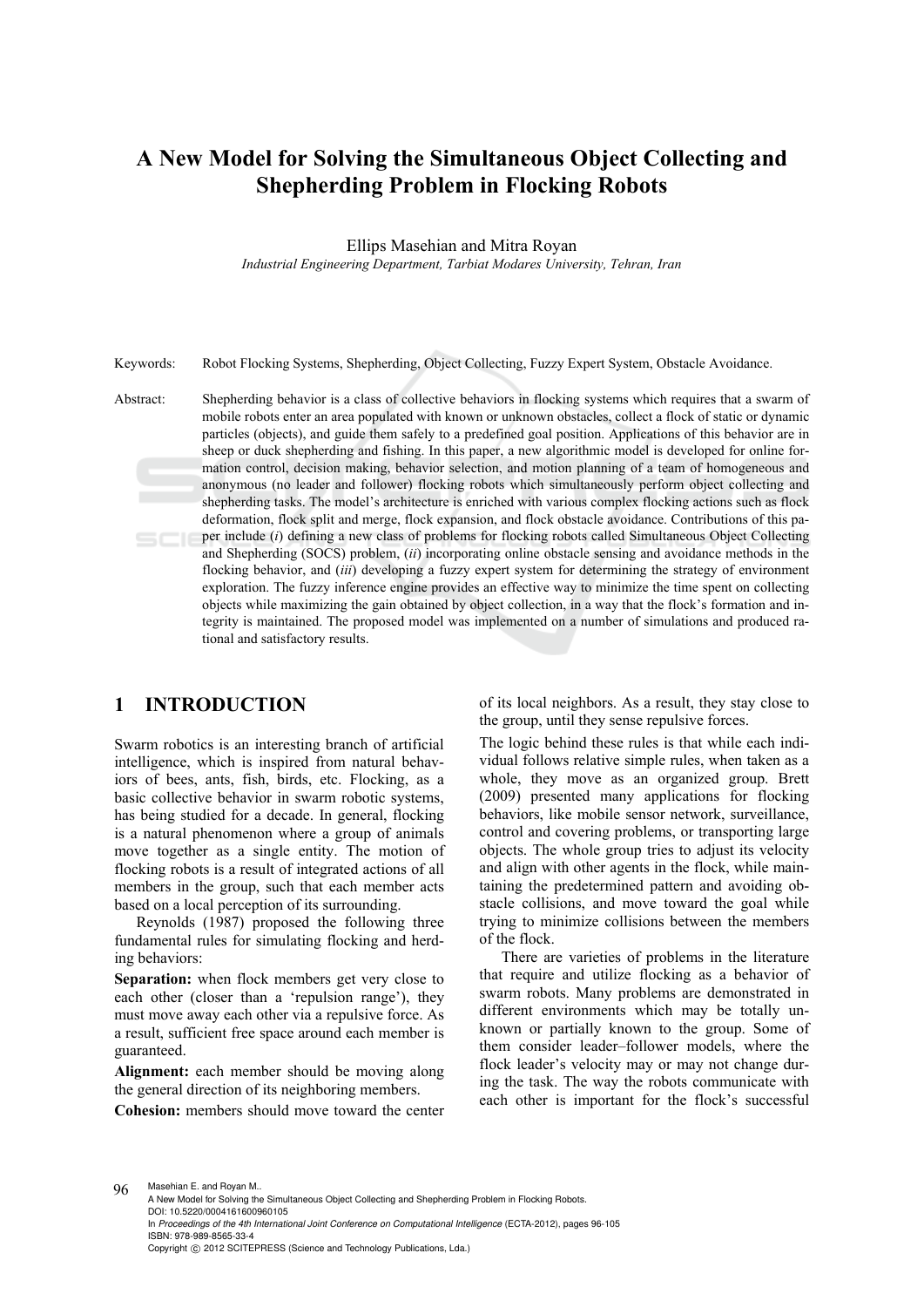task execution. Generally, they have a local communication and should enter the environment, obtain information about the surrounding, and update and share their acquired information.

In the following we categorize the main approaches of solving flocking problems in free space or in presence of multiple obstacles:

**Leader–follower Methods:** In Leader-Follower approaches, one robot assumes the leader role and the rest of the flock follows it. The leaders use a tracking strategy to lead the flock toward the destination. In general, one agent acts as a group leader and the others just follow the separation, alignment, and cohesion rules, resulting in leader following (e.g., Xiong et al. (2008)).

**Roadmap–based Methods:** Searching and moving toward the goal in this type of flocking problems is accomplished based on the global information and the roadmap of the environment imposed on the system. Bayazit et al. (2002) proposed three distinct group behaviors: homing, exploring and shepherding, that exploit global knowledge of the environment with the use of medial axis probabilistic roadmap.

**Control Theory–based Methods:** In this approach, each robot has to follow a certain control theory law to converge to a stable state. These control laws can be used to coordinate the motion of each flock member that is capable of local sensing and communication, and can be related to both kinematics and dynamics of robots (e.g., Sharma et al. (2009) and Navarro et al. (2008)).

**Fault Tolerant Methods:** These types of methods assume that the flock there is a possibility of a faulty robot to fail during a task execution such that the crash can be either permanent, or temporary and recoverable in future. Also, there is a model in leader-follower flocks when the leader crashes and the group choose another leader to guide the flock.

### **1.1 Shepherding**

Shepherding is an interesting flocking behavior: it is a cooperative task of controlling a group of agents by one or more groups of agents via employing repulsive forces. In the literature there are single and multiple shepherd variations for the shepherding behavior, of which the multi robot type can be viewed as a kind of task manipulation that has applications more than just herding a group of animals.

Brett (2009) proposed different cooperative applications for shepherding behaviors like collecting oil spilt from oil tankers, keeping animals off of airport runways, and keeping people from dangerous

areas such as unsafe waters, construction zones or other restricted areas. In spite of this, shepherding has received little attention up to now, and there are many open problems to be worked in future.

In the literature, shepherding has been used merely for controlling and directing a number of known objects toward a goal, sometimes in presence of obstacles. By considering the influence of the shepherd's (robots) motion on the flock (objects), the flock can be prevented from scattering and can be controlled easier. Christopher et al. (2010) showed in the robot sheepdog project how a robotic system that gathers a flock of ducks in a circular arena based on the potential field algorithm is used to generate movements for each duck and maneuver them safely to a predetermined goal position. Garrell et al. (2009) proposed a new approach for guiding people in open areas of urban settings by using multiple robots acting in a cooperative way.

# **2 THE SOCS PROBLEM**

In all of the shepherding-related researches it is assumed that the collectible objects (particles), as well as workspace obstacles, are fully known. However, in some real-world applications like fishing there is no information about the number and distribution of collectible objects (e.g. fish). Information about obstacles is also missing when operating in unknown environments. Therefore, the flock must identify and collect objects, while simultaneously shepherding them toward a goal region.

In this paper we propose a new class of problems called "Simultaneous Object Collecting and Shepherding (SOCS)" for flocking robots. The SOCS problem has some real-world applications, such as collecting distributed mines in an unsafe area, collecting oil spills or trashes off the sea, casting a fish net and directing the hunted fish toward the ship (an instance of 3D space problem).

In offline mode, when there exists a full knowledge about the workspace (including objects and obstacles) before the robots start their task execution, the SOCS problem is analogous to the Traveling Salesman Problem (TSP), in which a salesman starts his trip from a city, visits each and every city he plans to visit only once, and return to his starting city. Mathematically, the TSP is about finding a Hamiltonian tour on a given graph, which is an NPhard problem, meaning that the time to optimally solve the problem grows exponentially as the number of cities increases. In fact, we can draw parallels between cities in the TSP and objects (or clusters of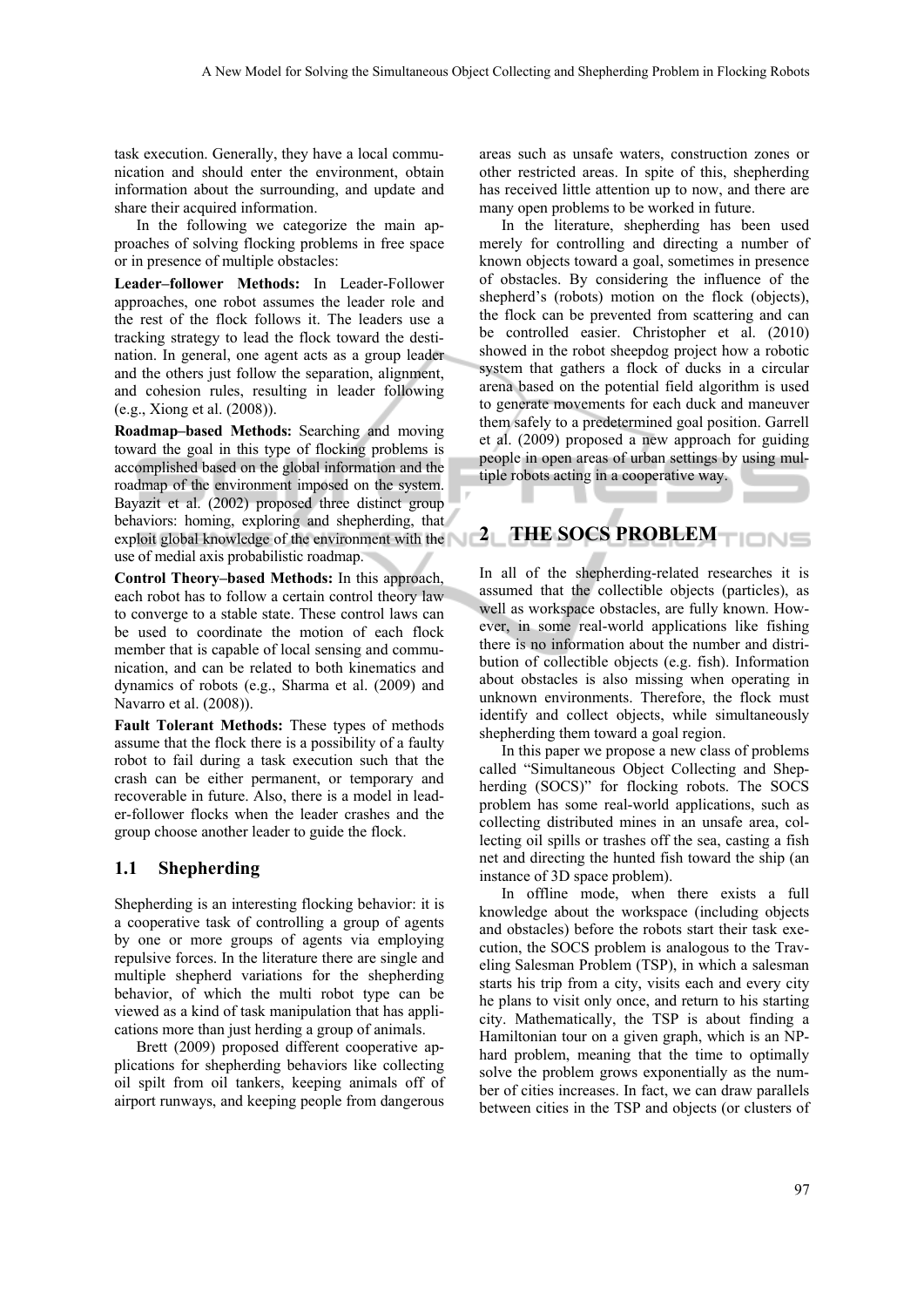objects) in the SOCS, and between the salesman in the TSP and the flock in the SOCS. The only difference is that the flock should not necessarily return to its starting position, and that the flock is not limited to visit a certain location only once (this relaxation still does not reduce the NP-hardness of the problem).

In online mode, however, the robots must acquire environmental knowledge through their sensors, both about collectible objects and obstacles, and so the SOCS problem interweaves the shepherding task with sensor-based motion planning and obstacle avoidance. In the SOCS problem we assume that collecting each object by the flock has a gain or reward, and the flock has a limited time to execute its task. The ideal situation would be to collect all objects and direct them to the goal point in minimum time. Put differently:

*The SOCS problem is to maximize the gain of collecting objects by a flock while minimizing the total time.* 

This problem, however, is NP-hard in both offline and online modes, and so finding the optimal solution is not practical for large number of objects. Instead, we have proposed a heuristic method to overcome the complexity and produce a collective behavior for gathering scattered objects and shepherding them toward the goal region in online mode. The main contributions of this paper include:

*(i)* Defining a new class of problems for flocking robots called the Simultaneous Object Collecting and Shepherding (SOCS) problem,

*(ii)* Incorporating online obstacle sensing and avoidance methods in the flocking behavior, and

*(iii)* Developing a fuzzy expert system for determining the strategy of environment exploration. The fuzzy inference engine provides an effective way to minimize the time spent on collecting objects while maximizing the gain obtained by object collection, in a way that the flock's formation and integrity is maintained.

The proposed model was implemented in a number of simulations and produced rational and satisfactory results.

# **3 OUTLINE OF THE PROPOSED MODEL**

Our proposed model for solving the online SOCS problem is composed of two main 'Exploration' and 'Exploitation' behaviors, and two auxiliary 'Fuzzy Expert System' and 'Motion Planning' modules.

The Exploration behavior is adopted when the flock intends to explore the environment for collecting objects. Here the main emphasis is on covering the environment as much as possible and moving toward regions with dense population of objects, as temporary goals. On the other hand, the Exploitation behavior is triggered when the flock has collected sufficient number of objects, or the available time is nearly over. In this case, the flock heads toward the final goal and collects all objects on its way.

The Fuzzy Expert System Module is utilized for deciding about where the flock should move to collect more objects (hence more gain), and when to stop collecting and move toward the final goal, such that the task is finished within a time limit.

The Motion Planning Module implements the Potential Fields method for helping the flock to avoid obstacles locally, and move toward either the final goal region or a temporary goal near a cluster of collectible objects. The module also decides about executing some complex actions like stretching, shrinking, splitting and merging. In this way, the flock becomes a deformable and coherent group, which during its navigation in the environment, can shrink or elongate to pass through narrow passages, or split and merge when encountered with obstacles or corridors (while retaining its connectivity and not losing any collected object), and shepherd the objects toward the goal region.

The model's assumptions are as follows:

1. The workspace is planar, bordered, and initially unknown to the robots. It contains static polygonal obstacles which should be avoided.

2. The robots are homogeneous, circular, and can move in the workspace without kinodynamic constraints. They are equipped with range sensors for identifying both obstacles within the range *Robs* (Figure 1) and particles within the range  $R_{part} < R_{obs}$ . We also assume that there are no localization and sensing errors.

3. The robots form a flock by taking on the shape of a circular arc, with its open segment facing forward. The flock's integrity is maintained by regulating and equalizing the robots' velocities with each other. The flock must finish its task within a time limit  $T_{max}$  and collect at least *Qmin* particles.

4. The particles are small circular objects scattered over the workspace, which may be fixed or moving. Collecting a particle has a gain for the flock.

5. The goal region is known to the robots and once the flock's center lies inside that region the search is terminated.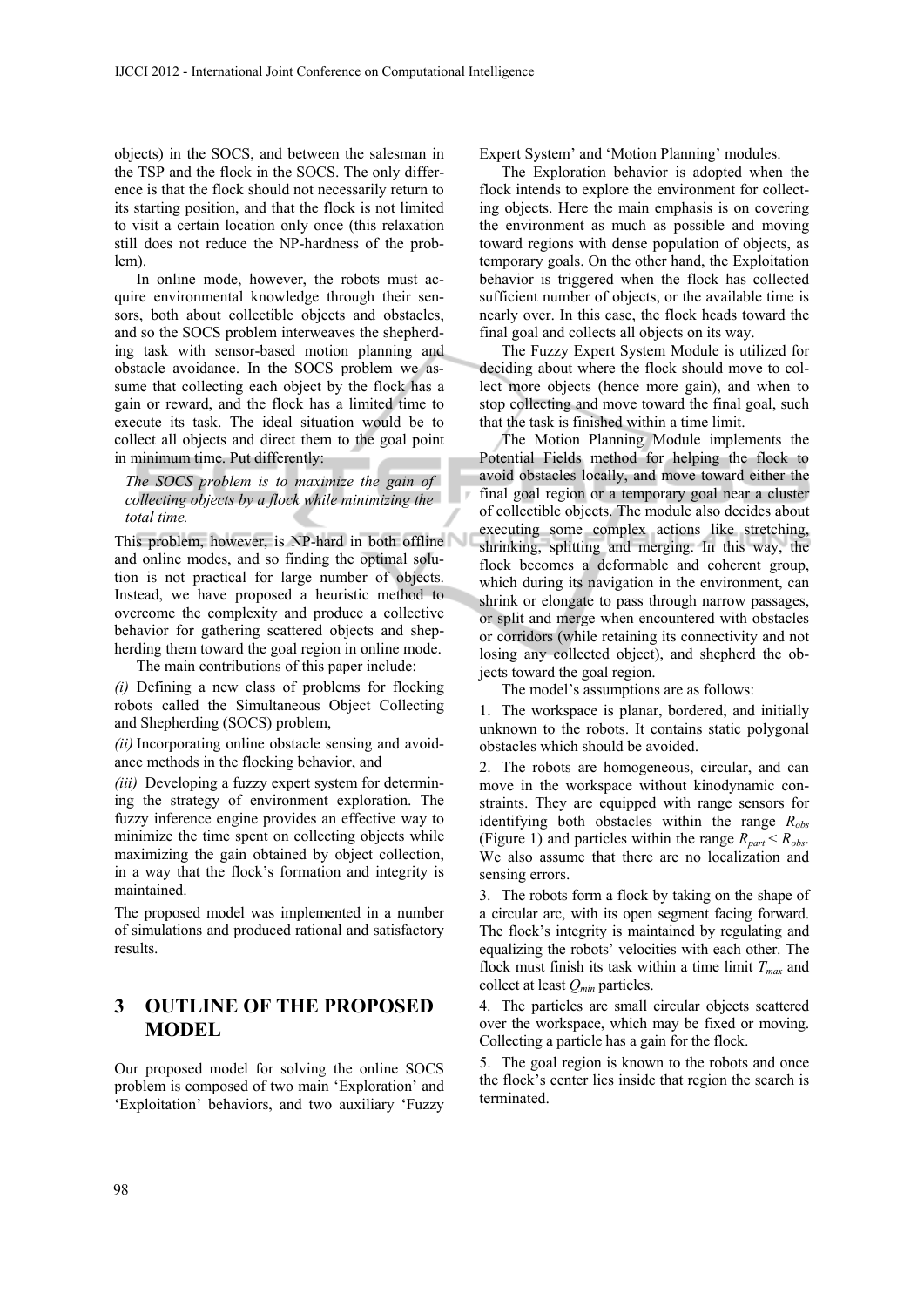Table 1 introduces some of the more important variables and parameters of the model.



Figure 1: Identifying the surrounding obstacles through range-finder sensors.

| Symbol                     | Description                                                                     |
|----------------------------|---------------------------------------------------------------------------------|
| $\mathbf{X}_{\text{R}}(t)$ | Position vector of robots at time t                                             |
| $\mathbf{X}_{\text{P}}(t)$ | Position vector of particles at time t                                          |
| $V_{R}(t)$                 | Velocity vector of robots at time t                                             |
| $\mathbf{V}_{\text{P}}(t)$ | Vector of particles velocities at time t                                        |
| Q(t)                       | Number of collected particles inside the flock at<br>time t                     |
| D(t)                       | Distance between the flock's center and the final<br>goal at time t             |
| C(n)                       | Capacity of the flock with <i>n</i> robots; $n = 1, , N$                        |
| $R_{\alpha bc}$            | Robots' sensing range for detecting obstacles                                   |
| $R_{part}$                 | Robots' sensing range for detecting particles                                   |
| $D_{Rmax}$                 | Maximum distance between two neighboring robots<br>for maintaining connectivity |
| $D_{Rmin}$                 | Minimum distance between two neighboring robots<br>for avoiding collision       |
| $R_F$                      | Radius of the flock's circular shape                                            |
| $S_p$                      | Safety radius for particle $p$                                                  |
| $G_p$                      | Gain of collecting particle p                                                   |
| $T_{max}$                  | Upper bound of the allowable time interval                                      |
| $T_{min}$                  | Lower bound of the allowable time interval                                      |
| $Q_{min}$                  | Minimum required number of collected particles                                  |

In the beginning, *N* robots reside in a Depot, and an initial number of them (calculated based on the parameters *DRmax* and *DRmin*) are selected to form the flock by adjusting their positions on the circumference of a circular arc with radius  $R_F$  (Figure 2). The arc's angular span is between 180 and 270 degrees, with its open segment facing toward the moving direction. When the flock collects as much particles as it can accommodate (i.e.,  $C(n)$ ), it checks the possibility (regarding time and cost) of an expansion by incorporating one or two robots settled in the depot. The flock explores the workspace by being attracted to areas with higher number of objects until either there

is no object left, or the available time is over. The overall architecture of the model is shown in Figure 3.



Figure 2: Simultaneous object collecting and Shepherding: The robots collect objects by trapping them inside their arc-shaped flock and direct them toward the goal.

# **4 FLOCKING BEHAVIORS AND ACTIONS**

JOL **IGY PUBLICATIONS** Our proposed flocking system has two basic behaviors: Exploration (covering the environment to find as much particles as possible) and Exploitation (moving toward the final goal). These techniques are applied to the entire flock as an integrated shape. Besides, other actions like traversing through narrow passages, splitting, merging and deformation can occur during the Exploration and Exploitation.

#### **4.1 Exploration Behavior**

In the Exploration behavior, each robot senses its surrounding within the range  $R_{part}$  and finds a number of particles around it. Then, all robots communicate their obtained knowledge of environment, and by integrating the whole knowledge, create a map of the distribution of nearby particles. The sensed objects are then clustered into a few groups, and the group with the most particles (and hence, the highest gain) is marked for exploration. The center of this cluster is fixed as a temporary goal and the flock starts moving towards it. The flock's motion is guided and obstacles are avoided using the Potential Fields method (discussed in section 4.3). An area is considered explored when the flock passes over it.

This collaborative effort of exploring the environment is repeated from a temporary goal to another until either there are no sensed but uncollected particles left, or the flock cannot accommodate more objects due to fullness of its capacity. The capacity *C*(*n*) of a flock with *n* robots is determined based on the safety radius of particles  $(S_n)$ , and the maximum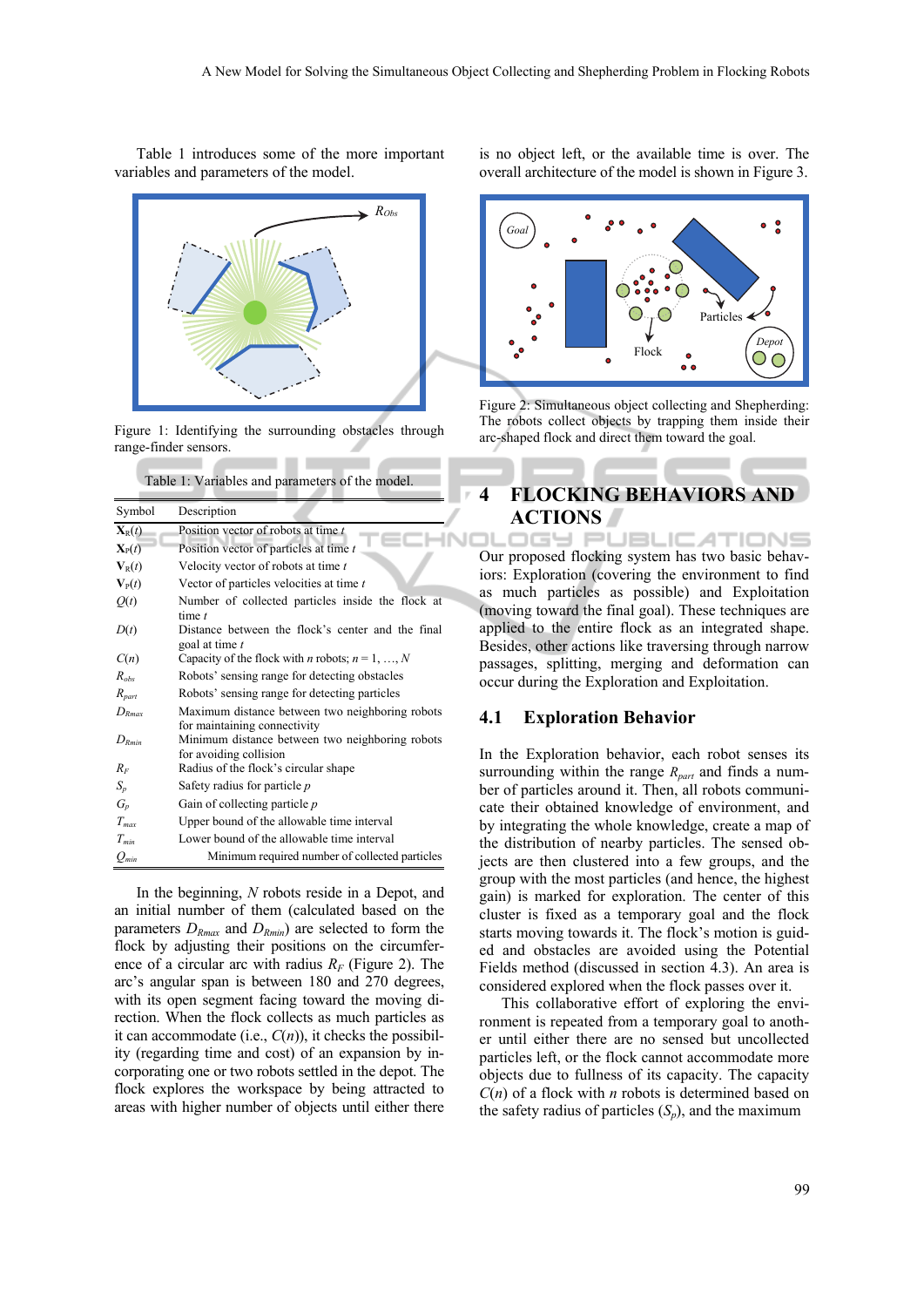

Figure 3: The proposed architecture for solving the SOCS problem.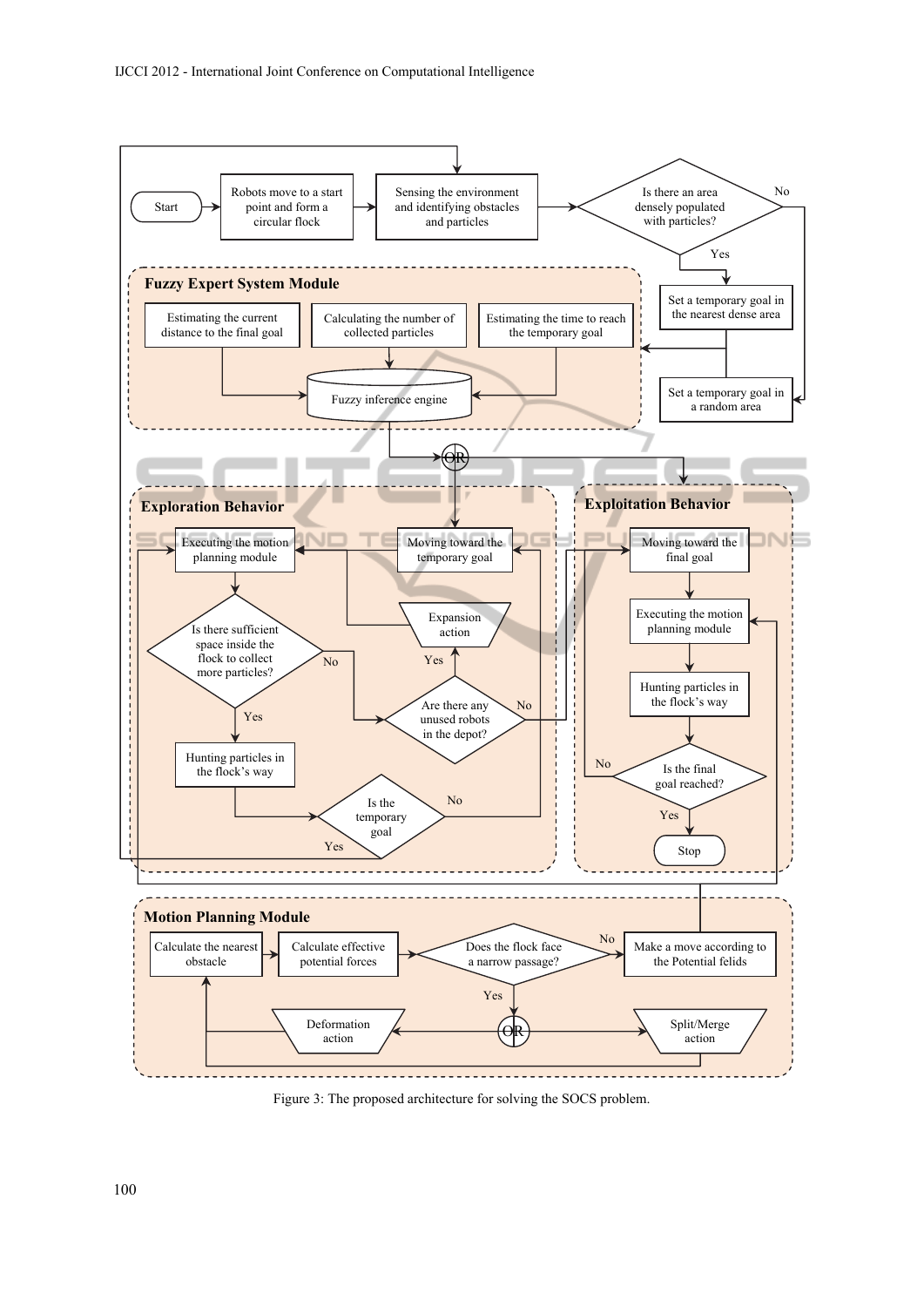and minimum allowable distance between the robots (*DRmax* and *DRmin*, respectively). If no objects are marked for collection, a temporary goal is randomly set in an unexplored area and the flock moves there, while caging and shepherding all collected particles.

In case that the flock is too full to hunt another particle, it invokes the Expansion action.

#### **4.1.1 Expansion Action**

As the flock gets larger, for preserving its connectivity and preventing the inner particles from escaping from it, the robots should remain in a proper distance from their neighbors. If this is not possible due to the outward pressure exerted by the inside particles, the flock needs to call for extra robots to join the flock. Adding a robot to the flock, however, takes time and cost which should be compared and balanced with the gain which will possibly be obtained by hunting more particles. Figure 4 shows a schematic view of how new robots are joining the flock after the flock's robots move outwards and form an expanded flock along a larger arc, making room for the newcomers.



Figure 4: Expansion of the flock makes room for adding more robots, and hence accommodating more particles.

#### **4.2 Exploitation Behavior**

Unlike the Exploration mode in which the flock does not have any final destination and navigates through the workspace to collect more and more objects, in the Exploitation behavior the flock is attracted toward the one and only final goal, which might be a cage for ducks or a pier in fishing. Exploitation can be viewed from two perspectives: (1) moving straight to the goal after collecting a sufficient number of objects and approaching the time limit, and (2) intensifying the search around 'good' areas, that is, those with higher probability of having dense particles. In such a case, the flock selects the closest dense area and sets it as a temporary goal.

As it will be explained in section 5, the Fuzzy Expert System module decides the proper time for switching from the Exploration mode to the Exploitation mode based on elapsed and available times and the flock's current distance to final goal region. When the flock is in the Exploration mode but has no space for hunting more particles (and there are no robots left in the Depot for the Expansion action), then Exploitation mode must start.

For both the Exploration and Exploitation behaviors of flock is guided toward its temporary or final goal using the famous Potential Field method (Khatib, 1986), as described below.

### **4.3 Motion Planning Module**

The Motion Planning module is responsible for guiding the flock from a point toward another point such that no collision is occurred between any robot and obstacle, and the traversed path is short, smooth, and safe. This module is activated in both Exploration and Exploitation behaviors, and is based on the well-known Artificial Potential Fields method, proposed by Khatib (1986). In this method, the robot is directed toward the goal as if it is a particle moving in a gradient vector field. Gradients can be intuitively viewed as forces acting on a positively charged point-robot which is attracted to the negatively charged goal. Obstacles also have a positive charge, which forms repulsive forces to repel the robot away from them.

Specifically, in our model, the sum of the following three forces draws a robot in the flock toward the goal while keeping it off from obstacles:

- Repulsions from the other robots,
- Repulsion from the closest detected obstacle,
- Repulsion from the particles inside the flock,
- Attraction toward the temporary or final goal.

The combination of repulsive and attractive forces will hopefully direct the robot from the start location to the goal location while avoiding obstacles. Various applications of the Potential Fields approach in coordinating a multi robot system are present in the literature for many different tasks. For example, in the collision avoidance problem, the group cohesion property can be maintained using an artificial potential field that is dependent entirely on the relative distances between the agents (Tanner et al., 2003).

As mentioned earlier, a circular arc pattern is ap-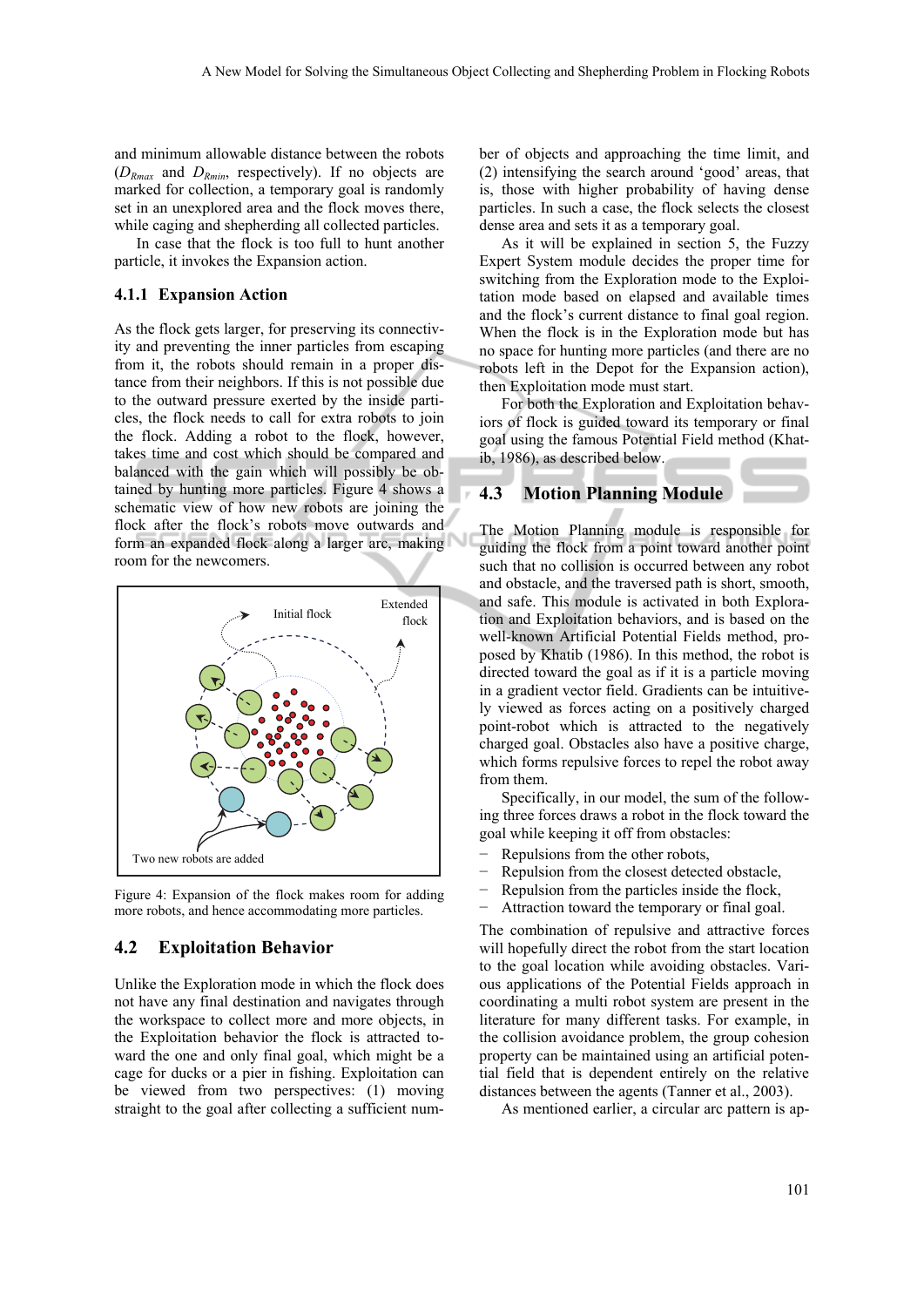plied for shepherding the collected particles: this works well in workspaces with relatively large free spaces. However, in cluttered environments with narrow or maze-like passages, the flock might not navigate easily, while keeping its full round shape. As a matter of fact, a number of challenges have been identified by researchers in recent works on pattern formation: Varghese and McKee (2010) showed that transformation of patterns is necessary when a robotic swarm needs to react to obstacles in the way of its motion, and presented a mathematical model for swarm pattern formation based on the foundations of the Complex Plane.

In order to properly react against the encountered obstacles and passageways, the flock can launch two effective actions: Deformation, and Split and Merge.

#### **4.3.1 Deformation Action**

Encountering narrow passages is a big challenge for flocks. Although different group formations may be used in relatively open areas, there are few shapes suitable for passing through narrow regions, which are generally shrunk along one axis and elongated along the other axis (Figure 5). Also, in during Expansion action, the flock may encounter obstacles as it expands, and so it has to deform. A reconfiguration can be achieved by repositioning all or a few agents in the pattern, which can lead to the deformation of the pattern.

Care should be taken to maintain the maximum and minimum distances between any two neighboring robots so that the flock is not disintegrated.



Figure 5: An example of a narrow passage: The flock's diameter is larger than the width of the passage and so cannot enter it without deformation.

#### **4.3.2 Split and Merge Action**

According to the workspace and obstacles conditions near and on the way of the flock, it may prefer to split into two or more smaller flocks to be able to detour an obstacles or pass through a narrow passage, and merge together afterwards, while trying not to lose any collected particle (Figure 6).



Figure 6: The flock faces two separate groups of dense particles and decides to split: (a) The flock is splitting, (b) the flock moves toward the particles in two small flocks, (c) The flock is merging, (d) The flock is reunited.

# **5 FUZZY EXPERT SYSTEM**

The overall objective of the proposed model is to solve the SOCS problem in the online mode: that is, maximizing the total gain (i.e., covering the whole unknown workspace) while minimizing the total completion time.

In order to successfully solve this problem, the model must be able to make right decisions at the global search level, that is, when to explore, and when to exploit. This is done by implementing a Fuzzy Expert System module. On the other hand, local strategies are planned by the Motion Planning module, by deciding how to avoid an obstacle and when to undergo a deformation or a split and merge.

As it is obvious from the definition of the SOCS problem, it has two independent conflicting objectives: minimizing execution time and maximizing object collecting gain (as shown in (1)), in which  $T_f$ is the time of finishing the whole task and  $G_p$  is the gain of the particle *p*:

$$
Z = \min\left(T_f\right) + \max\left(\sum_{\forall p} G_p\right) \tag{1}
$$

In our proposed method, we assume a time interval [*Tmin*, *Tmax*] during which the flock is allowed to execute and accomplish the collecting and shepherd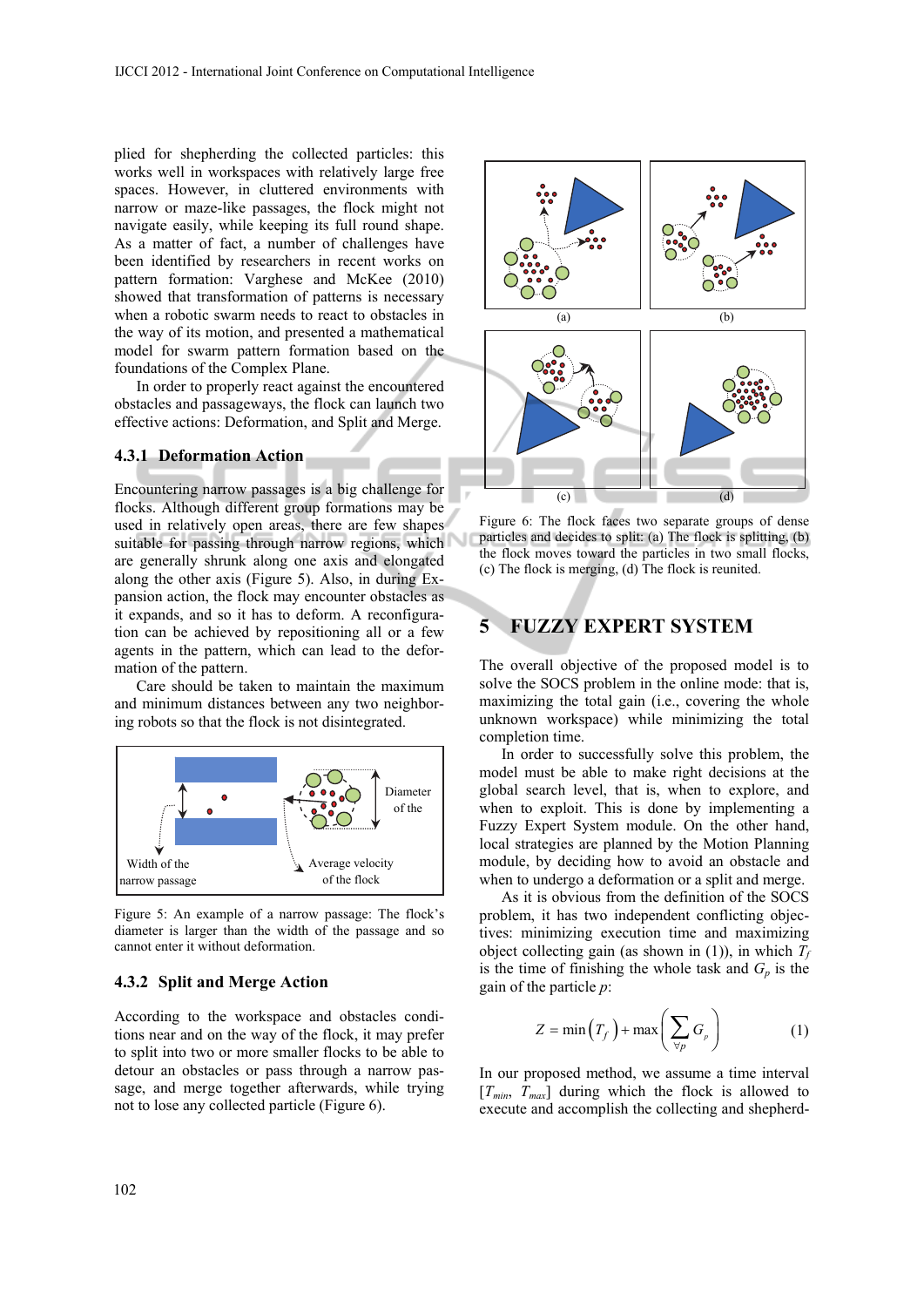ing tasks, and also a required minimum number of particles  $Q_{min}$  to be collected by the flock. As a result, the flock must do its best to collect as much particle as possible and reach the goal region before spending a time more than the defined upper limit. Naturally, the flock should choose areas with highest number of objects (i.e. densest area).

For deciding when to abandon the Exploration behavior the flock needs to estimate the time to reach the goal region from its current position, which can be done by calculating the distance  $D(t)$ between the flock's current average position  $\overline{X}_R(t)$ and the goal position **X**Goal via a simple straight line heuristic, as in (2):

$$
D(t) = \left\| \mathbf{X}_{\text{Goal}} - \overline{\mathbf{X}}_{\text{R}}(t) \right\| \tag{2}
$$

Given the velocity of the flock  $V_R(t)$  and the remaining time  $(T_{max} - t)$ , the flock can find out if it has enough time to further explore the workspace by visiting another temporary goal or it is time to move directly toward the final goal. Actually, the critical distance  $D<sub>C</sub>(t)$  is a distance that the robot can traverse within the remaining time:

$$
D_C(t) = \overline{\mathbf{V}}_{\mathbf{R}}(t) \cdot (T_{\text{max}} - t)
$$
 (3)

Similarly, the flock must terminate the Exploration behavior whenever it cannot collect more objects, even after utilizing all its *N* robots in the Depot. That is, when  $(3)$  holds, in which  $C(N)$  is maximum possible capacity.

$$
Q(t) \ge C(N),\tag{4}
$$

Since a robot in a formation must handle additional problems such as avoiding collision with other members of the flock and relying on usuallyincomplete sensory data to detect the obstacles' locations, time and distance calculations in (2) and (3) are not always exact and real. On the other hand, a flock formation should be able to successfully operate in a real-time world with lots of noisy data and must deal with the uncertainties found in such an environment. Consequently, in order to cope with these problems and possible localization and sensing errors, a fuzzy-based approach is adopted to make decisions about the flock's next behavior. This will make the model more robust and responsive toward unexpected variations in sensing or motion.

We define fuzzy membership functions for three variables: (1) time, *t*; (2) number of collected objects at time  $t$ ,  $Q(t)$ ; (3) direct distance to the final goal, *D*(*t*); respectively as  $\mu_t$ ,  $\mu_D$ , and  $\mu_Q$ , illustrated in Figure 7. As can be seen, right parts of all these functions tend to zero; this means that for example when the time exceeds its upper limit, it is high time to exploit the search toward the goal region, or when the number of collected objects exceeds the maximum possible capacity, Exploration must end.



Figure 7: (a) Fuzzy membership functions for (a) Elapsed time, (b) Flock's distance to goal, (c) Quantity of particles.

Introducing fuzziness in decision making reduces the risk of making wrong decisions in the presence of incomplete perception or improperly-set parameters and thresholds. A number of fuzzy rules can be defined for integrating the above membership functions and decision variables. A typical fuzzy rule contains commonly used linguistic modifiers (like low, medium, high) and has the following structure:

**RULE** *Ri*

| IF                                            | Elapsed time is Low, AND                  |  |  |  |
|-----------------------------------------------|-------------------------------------------|--|--|--|
| Collected quantity is Low, AND                |                                           |  |  |  |
| Distance to the final goal is Large, AND      |                                           |  |  |  |
| Distance to the nearest temporary goal is Low |                                           |  |  |  |
|                                               | <b>THEN</b> <i>Behavior</i> = Exploration |  |  |  |

We can also blend the above fuzzy membership functions into a single Fuzzy Decision criterion:

$$
FD = \mu_t(t_i) \otimes \mu_D(D_i) \otimes \mu_Q(Q_i)
$$
  
= min $\{\mu_t(t_i), \mu_D(D_i), \mu_Q(Q_i)\}$  (5)

after which the behavior is determined by comparing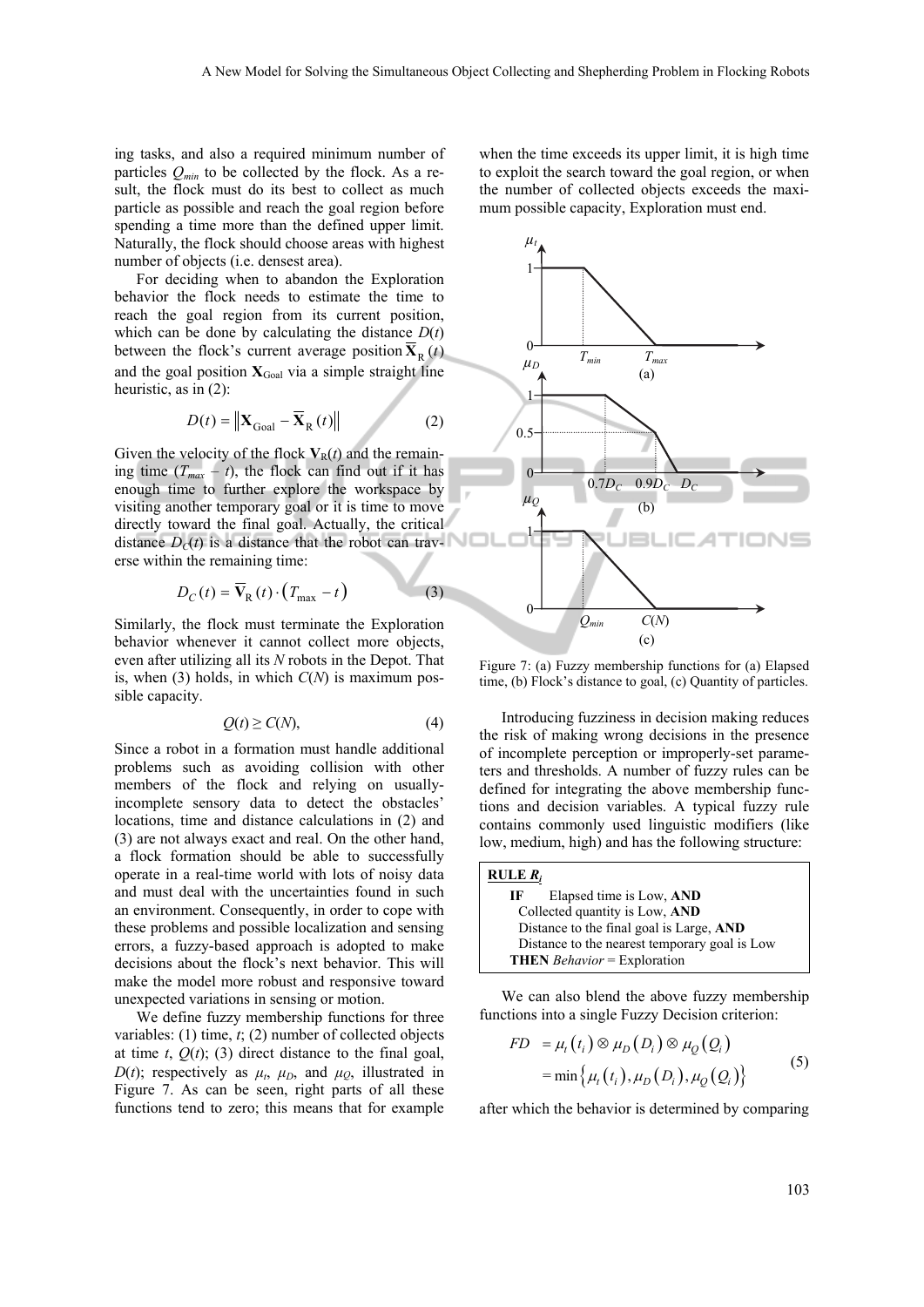the criterion's value with a threshold  $\alpha$ , as:

*Behavior*(*t*) = 
$$
\begin{cases} \text{Exploitation} & \text{if } FD < \alpha \\ \text{Exploration} & \text{if } FD \ge \alpha \end{cases}
$$
 (6)

## **6 SIMULATION**

In order to assess the efficiency of the proposed model in simultaneously collecting and shepherding workspace objects we programmed it in Matlab<sup>®</sup> and implemented on a number of simulations. The performance measures were time, number of collected particles, and the total gain of particles.

Figure 8 shows a typical input to the SOCS problem. There is a Depot with 11 robots at the lower right corner, three polygonal obstacles and 64 particles scattered over the workspace. The obstacles and particles are unknown to the robots, and the final goal is located at the top center. Collecting a particle has a gain of 3 points, and each second of runtime exceeding the upper time limit has a 0.5 point penalty. The *Tmax* was set to 400 seconds.

We used the PSO algorithm for simulating and coordinating the movements of particles inside the flock. The particles are dynamic and change their position and speed over time. As the robots move, they push the particles forward while preventing them from leaving the flock. At each iteration the particles try to adjust their velocities with the 'best' velocity among themselves so far, with movements and positions of their neighbors, and with the average velocity of robots (Kennedy and Eberhart, 1995). The best direction is the one that has the lowest deviation between the flock's average direction of and direction of each particle.

Figure 9 shows the experimental result: the flock moved from the Depot with 6 robots, sensed the obstacles and detected and collected 37 particles, with a gain of 111 points. The figure also reveals that the flock selected 5 temporary goals before exploiting toward the final goal region, and did not use additional robots available in the Depot. The total runtime was 412 seconds, about 3% longer than the upper time limit, and for the same reason the flock lost  $(412-400) \times 0.5 = 6$  points, making the total gain equal to  $111 - 6 = 105$  points.

We could not find any model in the literature to compare with our proposed model in online mode. So we considered the TSP problem as a benchmark to compare with our model in offline mode, i.e., assuming that the flock has complete information about the obstacles and objects. On the other hand,

for the TSP formulation, the particles were clustered into different groups and the center of mass of each group was taken as a city (site). Also, in order to implicitly consider the presence of obstacles, distances between cities were calculated based on their geodesic distance, and the start and goal points were added to the set of cities.



Figure 8: A sample workspace used for testing the model.



Figure 9: The traversed path and collected objects. Note the partial perception of the obstacles through range-finder sensors.

We solved a number of problems with different workspaces and various numbers of clusters by both the TSP and our model. As the results show in Table 2, the proposed model performs quite comparable to the optimal solutions obtained by solving the mTSP models.